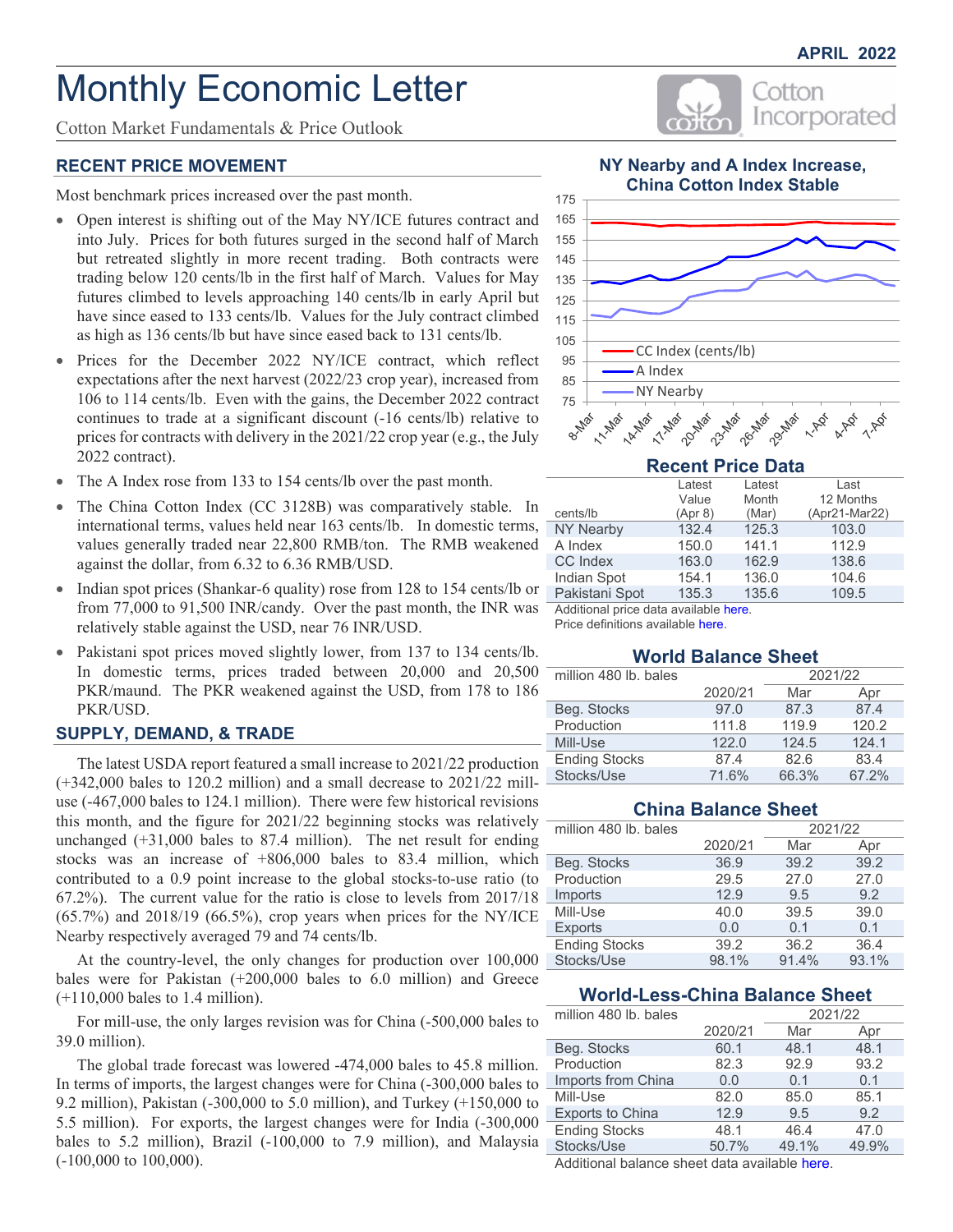#### **MONTHLY ECONOMIC LETTER | APRIL 2022**

There was no change to the U.S. export forecast. Weekly shipment data from the USDA indicate that U.S. exports are down 29% year-over-year crop-year-to-date. To meet the current USDA forecast of 14.8 million bales (which is -11% lower than the 16.4 million bales shipped in 2020/21), the U.S. will have to move about 500,000 bales per week for each of the 17 weeks remaining in 2021/22. This is more than has been shipped any week this crop year.

## **PRICE OUTLOOK**

The United Nations' Food and Agricultural Organization (UN FAO) reported that their global index of food production set a new all-time high in March. Year-over-year, the index was 33% higher. While geopolitical issues tie into export availability, the organization indicated that energy, fertilizer, and feed costs were primary drivers for recent increases.

For the global cotton market, there are several implications. Both food and energy are necessities, and there is limited ability to substitute away from these goods. As a result, purchases for more discretionary items like clothing and home furnishings may suffer. This is particularly true in developing and emerging markets, where the proportion of global end-use has increased in recent decades and where budget shares devoted to food are higher.

Higher prices for food-related commodities imply greater competition for cotton acreage. The USDA recently issued a new estimate for planting in 2022/23, which suggested cotton acreage would increase 9% for the upcoming crop year. The planting window in the U.S. can extend as late as June. While planting should be unambiguously higher in most countries, weather conditions and the movement in relative crop prices for the next several months can be expected to affect acreage allocations in the U.S. and elsewhere until seeds are put into the ground.

The availability and cost of inputs for growers could also factor into planting decisions. Fertilizer prices, in particular, have risen by multiples of their historical averages, and the FAO identified rising input costs as a principal driver of increases in commodity prices. In 2022/23, high input costs and a potential lack of physical availability may affect yields. Implications for production should vary by commodity and field, but if the effects are negative and widespread, they may inhibit relief from supplyrelated concerns for several crops.

Next month, the USDA will release its first full set of forecasts for 2022/23 supply, demand, and trade. The figures will provide a comprehensive early look at the upcoming crop year. However, recent years have proven that market-shaking developments are difficult to predict. Many of the major developments that surfaced over the past few years still pose major questions for the global cotton industry. Examples lingering over the market include whether or not COVID and its threats to economic activity will fade, whether the war in Europe will be contained, and what the evolution of U.S.-Chinese trade relations might be.

Beyond these macro issues, there are perennial questions about cotton and the weather. A current concern is the drought in West Texas. Whether or not rains fall in this region of concentrated acreage in the U.S. can add or subtract several million bales to production. With stocks in the U.S. already tight, the volumes involved can be enough to determine whether the U.S. might be able to build stocks or will have to ration exports next crop year.



#### **World Cotton Production**

| million 480 lb. bales |         | 2021/22 |       |  |
|-----------------------|---------|---------|-------|--|
|                       | 2020/21 | Mar     | Apr   |  |
| China                 | 29.5    | 27.0    | 27.0  |  |
| India                 | 27.6    | 26.5    | 26.5  |  |
| <b>United States</b>  | 14.6    | 17.6    | 17.6  |  |
| <b>Brazil</b>         | 10.8    | 13.2    | 13.2  |  |
| Pakistan              | 4.5     | 5.8     | 6.0   |  |
| <b>Rest of World</b>  | 24.8    | 29.7    | 29.9  |  |
| World                 | 111.8   | 119.9   | 120.2 |  |

#### **World Cotton Mill-Use**

| million 480 lb. bales |         | 2021/22 |       |  |
|-----------------------|---------|---------|-------|--|
|                       | 2020/21 | Mar     | Apr   |  |
| China                 | 40.0    | 39.5    | 39.0  |  |
| India                 | 26.0    | 26.0    | 26.0  |  |
| Pakistan              | 10.7    | 11.2    | 11.2  |  |
| Bangladesh            | 8.5     | 8.8     | 8.8   |  |
| Turkey                | 7.7     | 8.5     | 8.5   |  |
| Rest of World         | 29.1    | 30.5    | 30.6  |  |
| World                 | 122.0   | 124.5   | 124.1 |  |

#### **World Cotton Exports**

| million 480 lb. bales |         |      | 2021/22 |
|-----------------------|---------|------|---------|
|                       | 2020/21 | Mar  | Apr     |
| <b>United States</b>  | 16.4    | 14.8 | 14.8    |
| <b>Brazil</b>         | 11.0    | 8.0  | 7.9     |
| India                 | 6.2     | 5.5  | 5.2     |
| Australia             | 1.6     | 4.4  | 4.4     |
| <b>Benin</b>          | 1.4     | 1.6  | 1.6     |
| <b>Rest of World</b>  | 12.0    | 12.0 | 12.0    |
| World                 | 48.5    | 46.3 | 45.8    |

#### **World Cotton Imports**

| million 480 lb. bales |         | 2021/22 |      |  |
|-----------------------|---------|---------|------|--|
|                       | 2020/21 | Mar     | Apr  |  |
| China                 | 12.9    | 9.5     | 9.2  |  |
| Bangladesh            | 8.8     | 8.3     | 8.3  |  |
| Vietnam               | 7.3     | 7.5     | 7.5  |  |
| Turkey                | 5.3     | 5.3     | 5.5  |  |
| Pakistan              | 5.3     | 5.3     | 5.0  |  |
| <b>Rest of World</b>  | 9.5     | 10.4    | 10.4 |  |
| World                 | 49.1    | 46.3    | 45.8 |  |

#### **World Cotton Ending Stocks**

| million 480 lb. bales |         |      | 2021/22 |
|-----------------------|---------|------|---------|
|                       | 2020/21 | Mar  | Apr     |
| China                 | 39.3    | 36.2 | 36.4    |
| <b>Brazil</b>         | 11.1    | 13.1 | 13.2    |
| India                 | 11.9    | 8.0  | 8.3     |
| <b>United States</b>  | 3.2     | 3.5  | 3.5     |
| <b>Turkey</b>         | 2.7     | 2.7  | 2.8     |
| Rest of World         | 19.2    | 19.1 | 19.1    |
| World                 | 87.4    | 82.6 | 83.4    |

Additional supply and demand data [available here.](#page-8-0)

**Sources:** Price data from Reuters, Cotlook, Cotton Assn. of India, and Karachi Cotton Assn. Supply, demand, and trade data from the USDA.

Please forward comments and questions to marketinformation@cottoninc.com<br>To subscribe to the Monthly Economic Letter click here and follow the instruction be to the Monthly Economic Letter *click here and follow the instructions in the Email Subscriptions box on the left side of the page* 

**Disclaimer:** The information contained herein is derived from public and private subscriber news sources believed to be reliable; however, Cotton Incorporated cannot guarantee its accuracy or completeness.<br>No responsibili making investment decisions. This communication is not intended to forecast or predict future prices or events.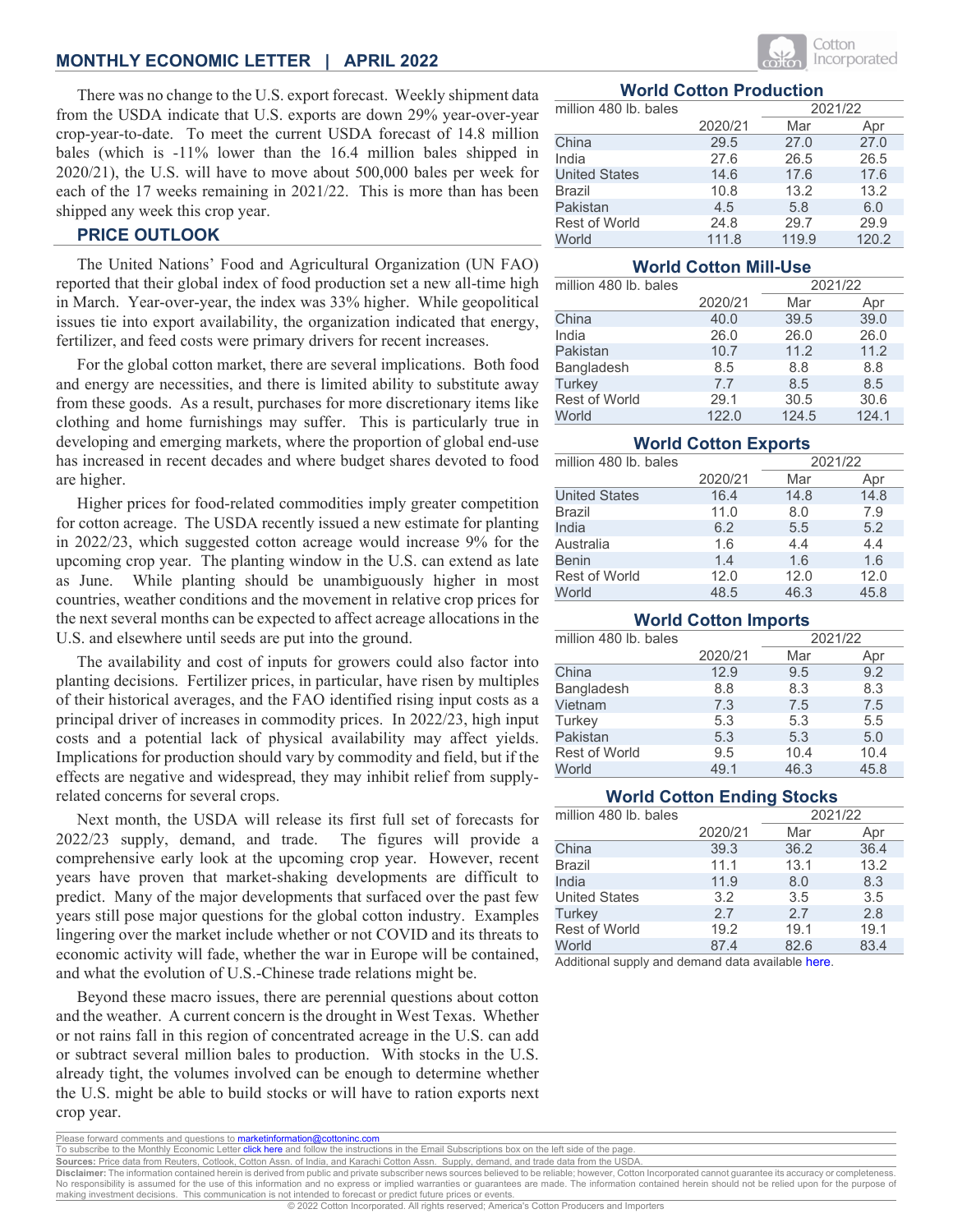<span id="page-2-0"></span>

|                | <b>List of Charts and Tables</b>                                                                |                              |                         |                         |  |  |  |
|----------------|-------------------------------------------------------------------------------------------------|------------------------------|-------------------------|-------------------------|--|--|--|
| Daily          | A Index & NY Nearby<br><b>Pakistani Prices</b><br><b>Indian Prices</b><br><b>Chinese Prices</b> |                              |                         |                         |  |  |  |
| <b>Monthly</b> | A Index & NY Nearby                                                                             | <b>Chinese Prices</b>        | <b>Indian Prices</b>    | <b>Pakistani Prices</b> |  |  |  |
| Tables         | <b>Balance Sheets (bales)</b>                                                                   | <b>Balance Sheets (tons)</b> | Supply & Demand (bales) | Supply & Demand (tons)  |  |  |  |





**One Year of Daily CC Index (Grade 328) Prices**



Note: Differences in price movement in local and international terms (cents/lb) due to changes in exchange rates.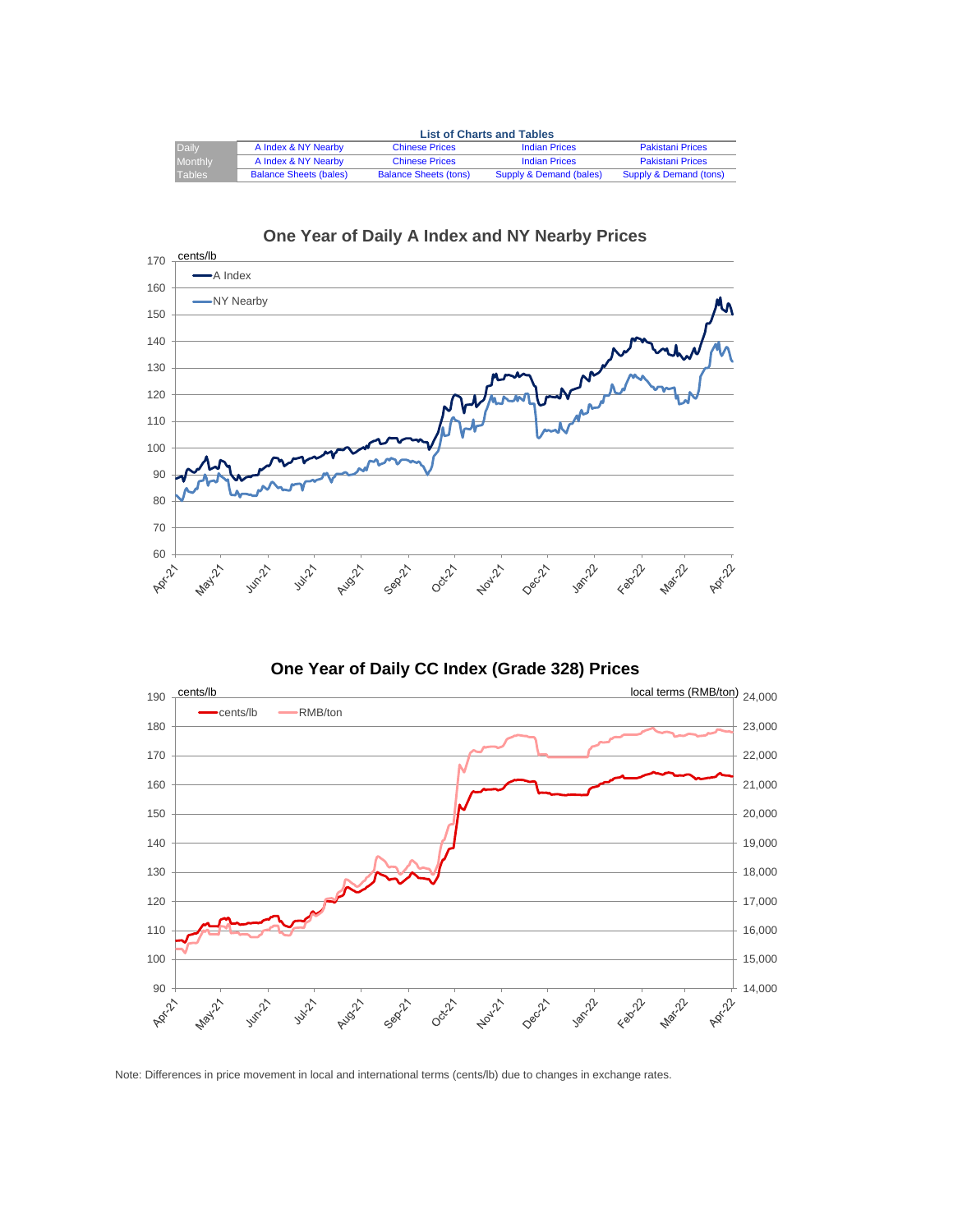

<span id="page-3-0"></span>

**One Year of Daily Indian Spot Prices (Shankar-6 Variety)**

**One Year of Daily Pakistani Spot Prices**



Note: Differences in price movement in local and international terms (cents/lb) due to changes in exchange rates.

[return to list of charts and tables](#page-2-0)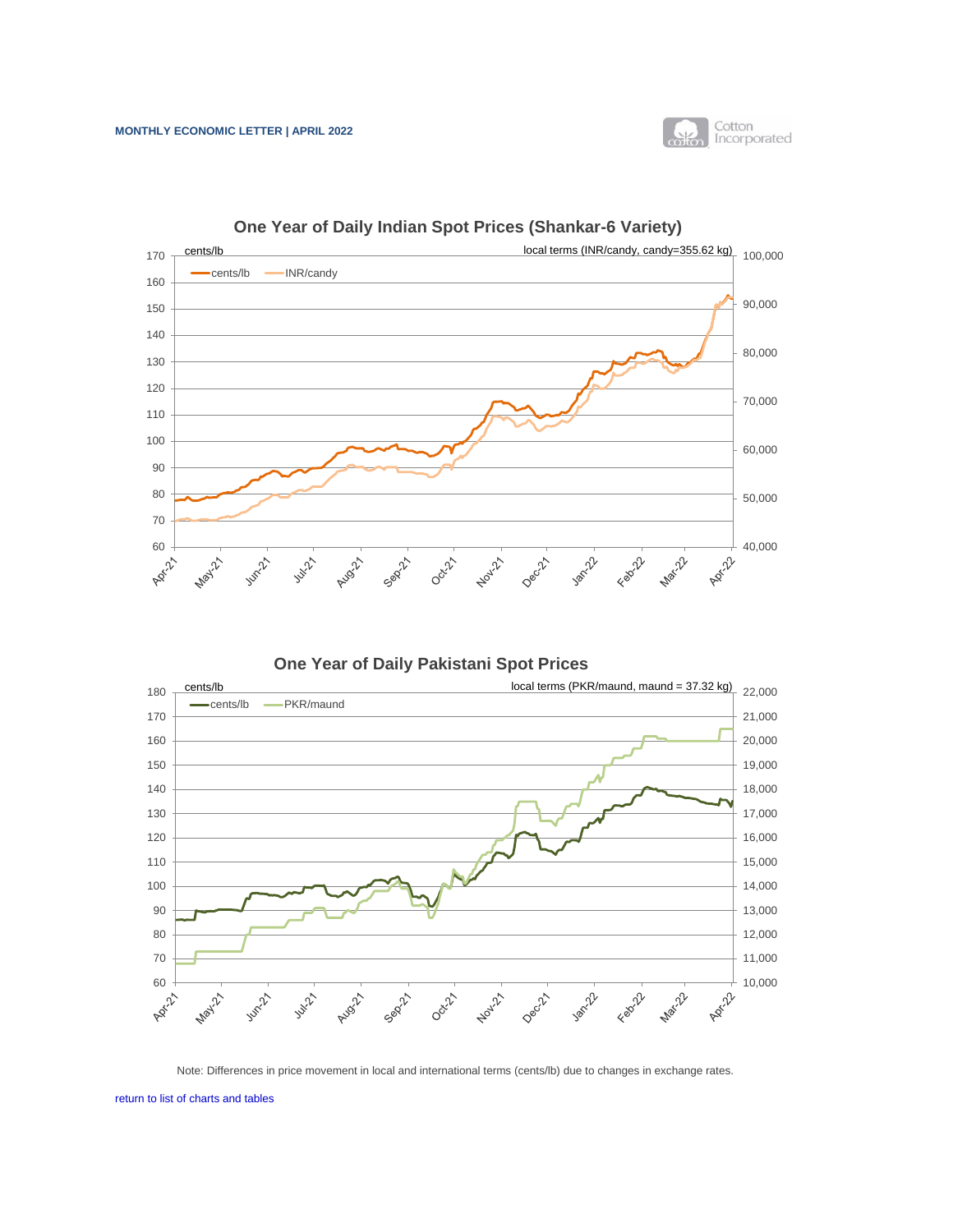

<span id="page-4-0"></span>

**Three Years of Monthly CC Index (Grade 328) Prices** 170 cents/lb local terms (RMB/ton)  $_{26,000}$ cents/lb - RMB/ton 160 24,500 150 23,000 140 21,500 130 20,000 120 18,500 110 17,000 100 15,500 90 14,000 80 12,500  $70 +$ 11,000 **1305-22-2** Sept2. **Hou**ze Marzy's **Hours** Julie 10 **Algill** Jan-10 Mari20 **May 10** Jan-21 Sept11 **Nowledge** May 11 July 21  $\sim$  $\mathcal{O}_{\mathcal{A}}$  $\tilde{\mathcal{S}}$ Sep **PH** 

Note: Differences in price movement in local and international terms (cents/lb) due to changes in exchange rates.

[return to list of charts and tables](#page-2-0)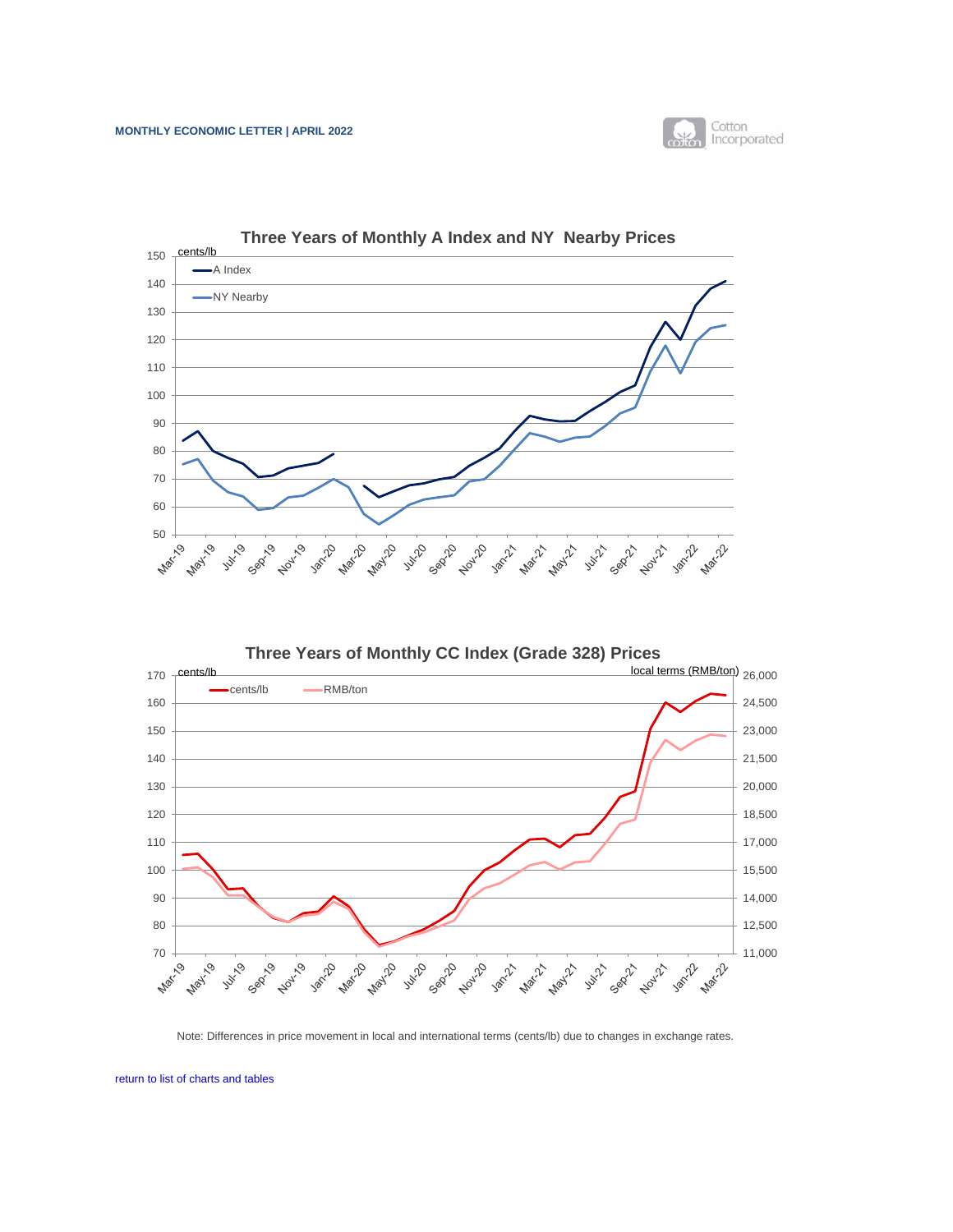

<span id="page-5-0"></span>

**Three Years of Monthly Pakistani Spot Prices**



Note: Differences in price movement in local and international terms (cents/lb) due to changes in exchange rates.

[return to list of charts and tables](#page-2-0)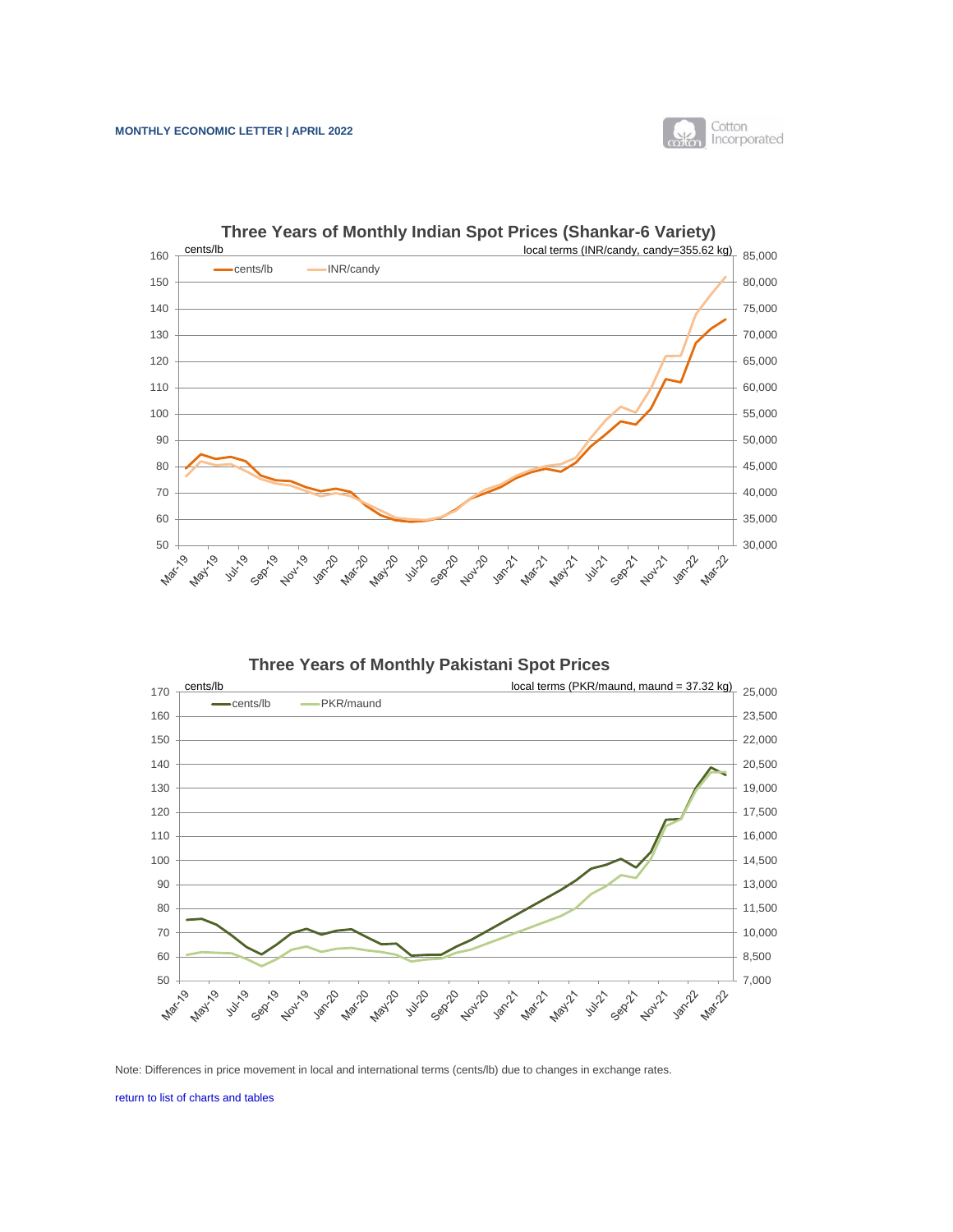#### <span id="page-6-0"></span>**MONTHLY ECONOMIC LETTER | APRIL 2022**



| <b>World Balance Sheet</b>                      |                        |                        |                        |                        |                        |                        |
|-------------------------------------------------|------------------------|------------------------|------------------------|------------------------|------------------------|------------------------|
| million 480 lb. bales                           | 2017/18                | 2018/19                | 2019/20                | 2020/21                | 2021/22<br>March       | 2021/22<br>April       |
| <b>Beginning Stocks</b><br>Production<br>Supply | 81.3<br>123.9<br>205.1 | 81.3<br>118.7<br>200.0 | 80.2<br>121.0<br>201.2 | 97.0<br>111.8<br>208.9 | 87.3<br>119.9<br>207.2 | 87.4<br>120.2<br>207.5 |
| Mill-Use                                        | 123.7                  | 120.7                  | 103.7                  | 122.0                  | 124.5                  | 124.1                  |
| <b>Ending Stocks</b>                            | 81.3                   | 80.2                   | 97.0                   | 87.4                   | 82.6                   | 83.4                   |
| Stocks/Use Ratio                                | 65.7%                  | 66.5%                  | 93.6%                  | 71.6%                  | 66.3%                  | 67.2%                  |

| <b>China Balance Sheet</b> |         |         |         |         |         |         |
|----------------------------|---------|---------|---------|---------|---------|---------|
| million 480 lb. bales      | 2017/18 | 2018/19 | 2019/20 | 2020/21 | 2021/22 | 2021/22 |
|                            |         |         |         |         | March   | April   |
| <b>Beginning Stocks</b>    | 45.9    | 38.0    | 35.7    | 36.9    | 39.3    | 39.3    |
| Production                 | 27.5    | 27.8    | 27.3    | 29.5    | 27.0    | 27.0    |
| Imports                    | 5.7     | 9.6     | 7.1     | 12.9    | 9.5     | 9.2     |
| Supply                     | 79.1    | 75.4    | 70.1    | 79.3    | 75.8    | 75.5    |
| Mill-Use                   | 41.0    | 39.5    | 33.0    | 40.0    | 39.5    | 39.0    |
| Exports                    | 0.1     | 0.2     | 0.2     | 0.0     | 0.1     | 0.1     |
| Demand                     | 41.1    | 39.7    | 33.2    | 40.0    | 39.6    | 39.1    |
| <b>Ending Stocks</b>       | 38.0    | 35.7    | 36.9    | 39.3    | 36.2    | 36.4    |
| Stocks/Use Ratio           | 92.4%   | 89.8%   | 111.3%  | 98.1%   | 91.4%   | 93.1%   |

| <b>World-Less-China Balance Sheet</b> |         |         |         |         |         |         |
|---------------------------------------|---------|---------|---------|---------|---------|---------|
| million 480 lb. bales                 | 2017/18 | 2018/19 | 2019/20 | 2020/21 | 2021/22 | 2021/22 |
|                                       |         |         |         |         | March   | April   |
| <b>Beginning Stocks</b>               | 35.3    | 43.3    | 44.6    | 60.1    | 48.1    | 48.1    |
| Production                            | 96.4    | 91.0    | 93.8    | 82.3    | 92.9    | 93.2    |
| Imports from China                    | 0.1     | 0.2     | 0.2     | 0.0     | 0.1     | 0.1     |
| Supply                                | 131.9   | 134.5   | 138.5   | 142.5   | 141.0   | 141.4   |
| Mill-Use                              | 82.7    | 81.2    | 70.7    | 82.0    | 85.0    | 85.1    |
| <b>Exports to China</b>               | 5.7     | 9.6     | 7.1     | 12.9    | 9.5     | 9.2     |
| Demand                                | 88.4    | 90.8    | 77.9    | 94.9    | 94.5    | 94.3    |
| <b>Ending Stocks</b>                  | 43.3    | 44.6    | 60.1    | 48.1    | 46.4    | 47.0    |
| Stocks/Use Ratio                      | 49.0%   | 49.1%   | 77.2%   | 50.7%   | 49.1%   | 49.9%   |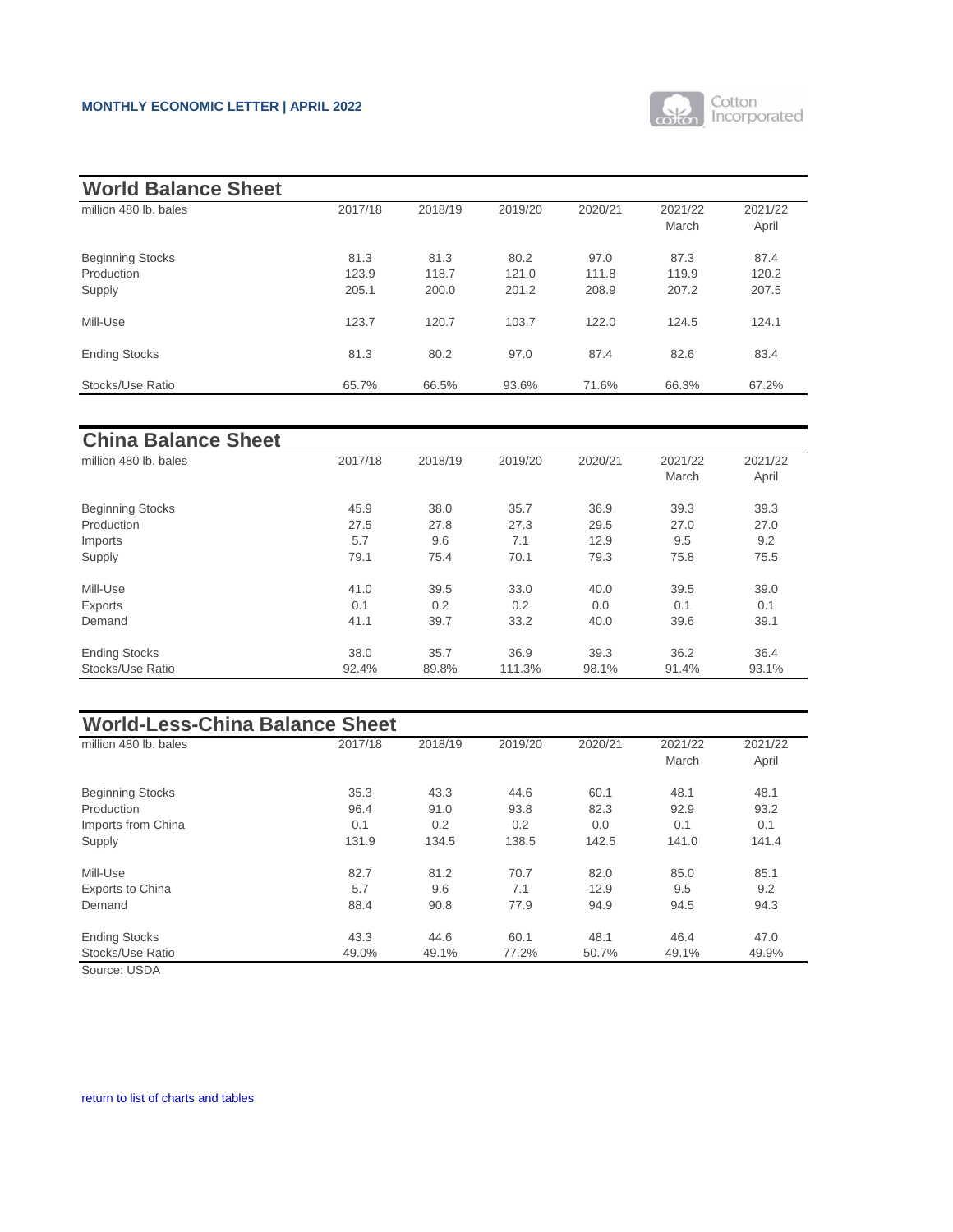

| <b>India Balance Sheet</b> |         |         |         |         |         |         |
|----------------------------|---------|---------|---------|---------|---------|---------|
| million 480 lb. bales      | 2017/18 | 2018/19 | 2019/20 | 2020/21 | 2021/22 | 2021/22 |
|                            |         |         |         |         | March   | April   |
| <b>Beginning Stocks</b>    | 7.9     | 8.6     | 8.6     | 15.7    | 11.9    | 11.9    |
| Production                 | 29.0    | 26.0    | 28.5    | 27.6    | 26.5    | 26.5    |
| Imports                    | 1.7     | 1.8     | 2.3     | 0.8     | 1.1     | 1.1     |
| Supply                     | 38.6    | 36.4    | 39.4    | 44.1    | 39.5    | 39.5    |
| Mill-Use                   | 24.8    | 24.3    | 20.5    | 26.0    | 26.0    | 26.0    |
| Exports                    | 5.2     | 3.5     | 3.2     | 6.2     | 5.5     | 5.2     |
| Demand                     | 29.9    | 27.8    | 23.7    | 32.2    | 31.5    | 31.2    |
| <b>Ending Stocks</b>       | 8.6     | 8.6     | 15.7    | 11.9    | 8.0     | 8.3     |
| Stocks/Use Ratio           | 28.8%   | 30.9%   | 66.2%   | 37.1%   | 25.5%   | 26.7%   |

| <b>U.S. Balance Sheet</b> |         |         |         |         |         |         |
|---------------------------|---------|---------|---------|---------|---------|---------|
| million 480 lb, bales     | 2017/18 | 2018/19 | 2019/20 | 2020/21 | 2021/22 | 2021/22 |
|                           |         |         |         |         | March   | April   |
| <b>Beginning Stocks</b>   | 2.8     | 4.2     | 4.9     | 7.3     | 3.2     | 3.2     |
| Production                | 20.9    | 18.4    | 19.9    | 14.6    | 17.6    | 17.6    |
| Imports                   | 0.0     | 0.0     | 0.0     | 0.0     | 0.0     | 0.0     |
| Supply                    | 23.7    | 22.6    | 24.8    | 21.9    | 20.8    | 20.8    |
| Mill-Use                  | 3.2     | 3.0     | 2.2     | 2.4     | 2.6     | 2.6     |
| Exports                   | 16.3    | 14.8    | 15.5    | 16.4    | 14.8    | 14.8    |
| Demand                    | 19.5    | 17.8    | 17.7    | 18.8    | 17.3    | 17.3    |
| <b>Ending Stocks</b>      | 4.2     | 4.9     | 7.3     | 3.2     | 3.5     | 3.5     |
| Stocks/Use Ratio          | 21.5%   | 27.2%   | 41.0%   | 16.8%   | 20.2%   | 20.2%   |

# **Pakistan Balance Sheet**

| million 480 lb. bales   | 2017/18 | 2018/19 | 2019/20 | 2020/21 | 2021/22 | 2021/22 |
|-------------------------|---------|---------|---------|---------|---------|---------|
|                         |         |         |         |         | March   | April   |
| <b>Beginning Stocks</b> | 2.3     | 2.8     | 2.5     | 3.2     | 2.3     | 2.3     |
| Production              | 8.2     | 7.6     | 6.2     | 4.5     | 5.8     | 6.0     |
| Imports                 | 3.4     | 2.9     | 4.0     | 5.3     | 5.3     | 5.0     |
| Supply                  | 13.9    | 13.3    | 12.7    | 13.0    | 13.4    | 13.3    |
| Mill-Use                | 10.9    | 10.7    | 9.4     | 10.7    | 11.2    | 11.2    |
| Exports                 | 0.2     | 0.1     | 0.1     | 0.0     | 0.1     | 0.1     |
| Demand                  | 11.1    | 10.8    | 9.5     | 10.7    | 11.3    | 11.3    |
| <b>Ending Stocks</b>    | 2.8     | 2.5     | 3.2     | 2.3     | 2.1     | 2.0     |
| Stocks/Use Ratio        | 25.6%   | 23.2%   | 33.7%   | 21.1%   | 18.6%   | 17.7%   |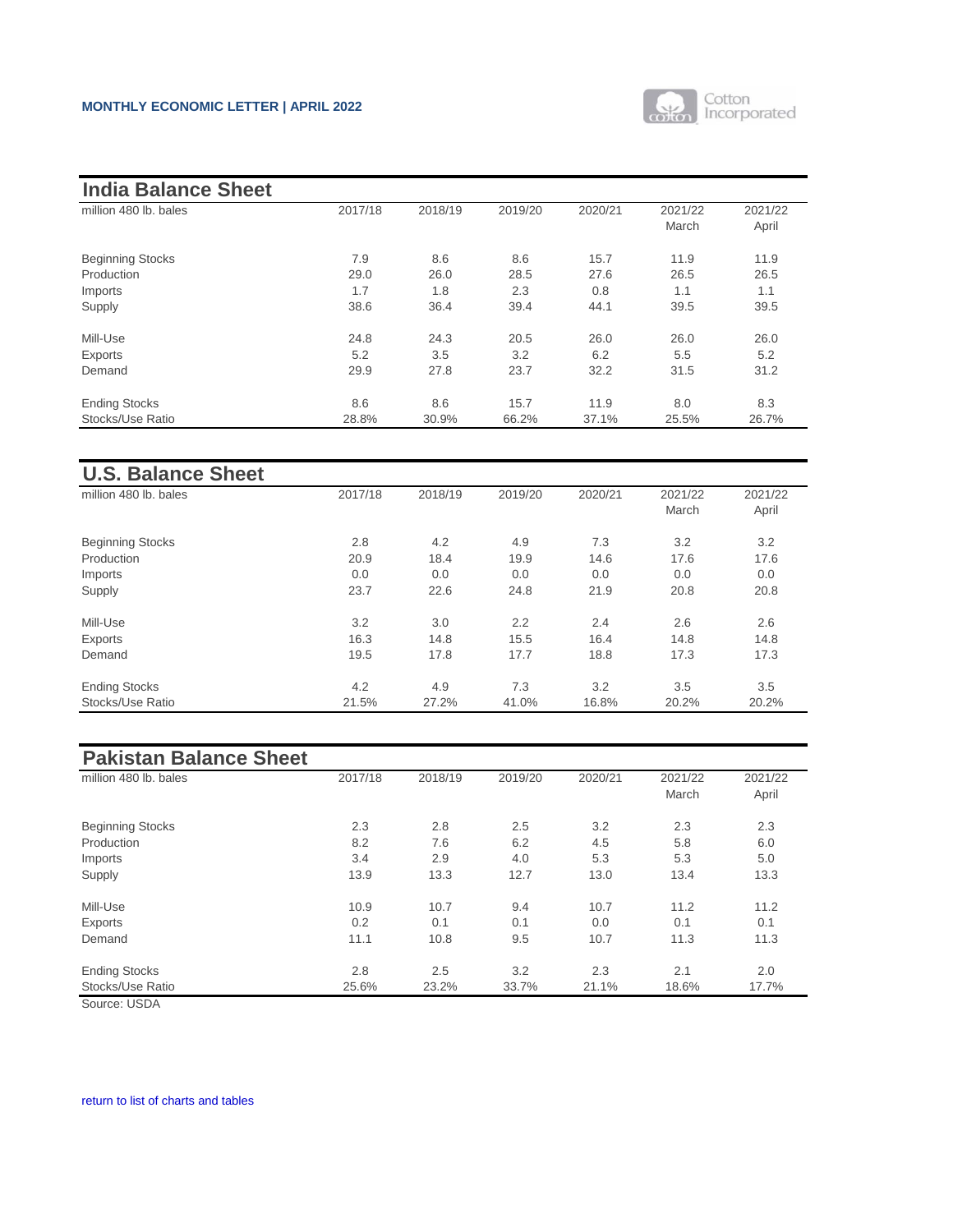

<span id="page-8-0"></span>

| <b>World Cotton Production</b> |         |         |         |         |                  |                  |
|--------------------------------|---------|---------|---------|---------|------------------|------------------|
| million 480 lb. bales          | 2017/18 | 2018/19 | 2019/20 | 2020/21 | 2021/22<br>March | 2021/22<br>April |
| China                          | 27.5    | 27.8    | 27.3    | 29.5    | 27.0             | 27.0             |
| India                          | 29.0    | 26.0    | 28.5    | 27.6    | 26.5             | 26.5             |
| <b>United States</b>           | 20.9    | 18.4    | 19.9    | 14.6    | 17.6             | 17.6             |
| <b>Brazil</b>                  | 9.2     | 13.0    | 13.8    | 10.8    | 13.2             | 13.2             |
| Pakistan                       | 8.2     | 7.6     | 6.2     | 4.5     | 5.8              | 6.0              |
| Australia                      | 4.8     | 2.2     | 0.6     | 2.8     | 5.5              | 5.5              |
| Turkey                         | 4.0     | 3.8     | 3.5     | 2.9     | 3.8              | 3.8              |
| <b>Uzbekistan</b>              | 3.9     | 3.3     | 3.5     | 3.5     | 3.4              | 3.4              |
| <b>Benin</b>                   | 1.1     | 1.4     | 1.4     | 1.5     | 1.5              | 1.5              |
| Mali                           | 1.4     | 1.3     | 1.4     | 0.3     | 1.4              | 1.4              |
| Greece                         | 1.2     | 1.4     | 1.7     | 1.4     | 1.2              | 1.4              |
| Mexico                         | 1.6     | 1.7     | 1.6     | 1.0     | 1.2              | 1.2              |
| Cote d'Ivoire                  | 0.8     | 0.9     | 1.0     | 1.0     | 1.1              | 1.1              |
| <b>Rest of World</b>           | 10.2    | 10.0    | 10.8    | 10.4    | 10.6             | 10.6             |
| African Franc Zone             | 3.9     | 4.2     | 4.6     | 3.7     | 5.0              | 5.0              |
| <b>EU-27</b>                   | 1.5     | 1.7     | 2.0     | 1.7     | 1.6              | 1.6              |
| World                          | 123.9   | 118.7   | 121.0   | 111.8   | 119.9            | 120.2            |

# **World Cotton Exports**

| $\sim$                |         |         |         |         |                  |                  |
|-----------------------|---------|---------|---------|---------|------------------|------------------|
| million 480 lb. bales | 2017/18 | 2018/19 | 2019/20 | 2020/21 | 2021/22<br>March | 2021/22<br>April |
| <b>United States</b>  | 16.3    | 14.8    | 15.5    | 16.4    | 14.8             | 14.8             |
| <b>Brazil</b>         | 4.2     | 6.0     | 8.9     | 11.0    | 8.0              | 7.9              |
| India                 | 5.2     | 3.5     | 3.2     | 6.2     | 5.5              | 5.2              |
| Australia             | 3.9     | 3.6     | 1.4     | 1.6     | 4.4              | 4.4              |
| <b>Benin</b>          | 1.1     | 1.4     | 1.0     | 1.4     | 1.6              | 1.6              |
| Greece                | 1.1     | 1.4     | 1.5     | 1.6     | 1.4              | 1.4              |
| Mali                  | 1.3     | 1.4     | 1.2     | 0.6     | 1.3              | 1.3              |
| Cote d'Ivoire         | 0.6     | 0.9     | 0.6     | 1.2     | 1.3              | 1.3              |
| <b>Burkina Faso</b>   | 1.2     | 0.8     | 0.9     | 1.1     | 0.9              | 0.9              |
| Cameroon              | 0.4     | 0.6     | 0.5     | 0.6     | 0.7              | 0.7              |
| Argentina             | 0.2     | 0.5     | 0.4     | 0.6     | 0.7              | 0.7              |
| Turkey                | 0.5     | 0.7     | 0.5     | 0.6     | 0.7              | 0.7              |
| Sudan                 | 0.4     | 0.4     | 0.4     | 0.5     | 0.6              | 0.6              |
| <b>Rest of World</b>  | 5.4     | 5.5     | 5.1     | 5.3     | 4.6              | 4.5              |
| African Franc Zone    | 3.6     | 4.3     | 3.4     | 4.0     | 5.2              | 5.2              |
| <b>EU-27</b>          | 1.4     | 1.7     | 1.8     | 2.0     | 1.7              | 1.7              |
| World                 | 41.6    | 41.5    | 41.1    | 48.5    | 46.3             | 45.8             |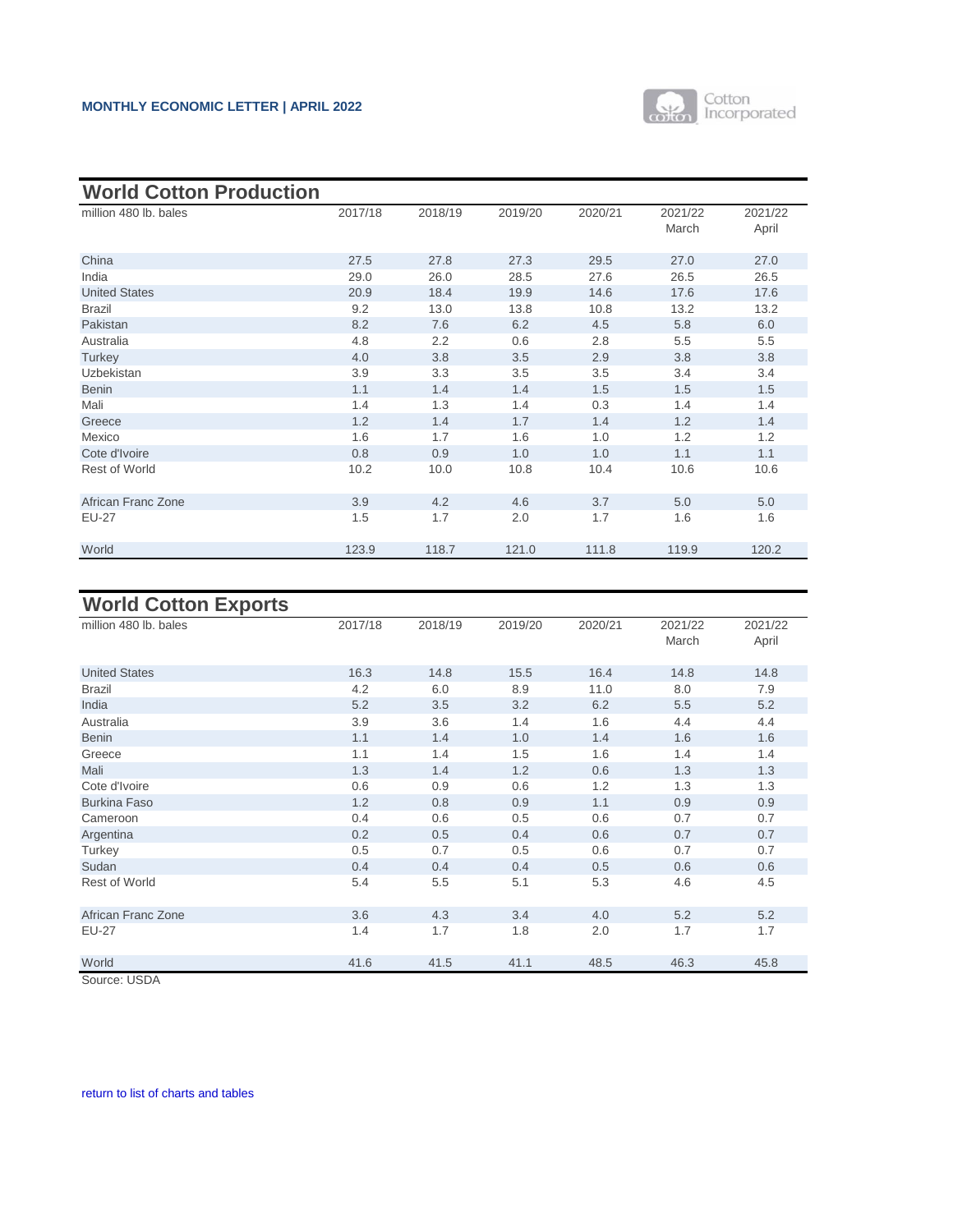

| <b>World Cotton Mill-Use</b> |         |         |         |         |         |         |
|------------------------------|---------|---------|---------|---------|---------|---------|
| million 480 lb. bales        | 2017/18 | 2018/19 | 2019/20 | 2020/21 | 2021/22 | 2021/22 |
|                              |         |         |         |         | March   | April   |
| China                        | 41.0    | 39.5    | 33.0    | 40.0    | 39.5    | 39.0    |
| India                        | 24.8    | 24.3    | 20.5    | 26.0    | 26.0    | 26.0    |
| Pakistan                     | 10.9    | 10.7    | 9.4     | 10.7    | 11.2    | 11.2    |
| Bangladesh                   | 7.5     | 7.2     | 6.9     | 8.5     | 8.8     | 8.8     |
| Turkey                       | 7.6     | 6.9     | 6.6     | 7.7     | 8.5     | 8.5     |
| Vietnam                      | 6.6     | 7.0     | 6.6     | 7.3     | 7.5     | 7.5     |
| <b>Uzbekistan</b>            | 2.5     | 2.8     | 3.0     | 3.2     | 3.3     | 3.3     |
| <b>Brazil</b>                | 3.4     | 3.4     | 2.7     | 3.1     | 3.2     | 3.2     |
| <b>United States</b>         | 3.2     | 3.0     | 2.2     | 2.4     | 2.6     | 2.6     |
| Indonesia                    | 3.5     | 3.2     | 2.4     | 2.5     | 2.5     | 2.5     |
| Mexico                       | 1.9     | 2.0     | 1.5     | 1.7     | 2.0     | 2.0     |
| Turkmenistan                 | 0.7     | 0.8     | 0.7     | 0.8     | 0.9     | 0.9     |
| Iran                         | 0.6     | 0.6     | 0.5     | 0.7     | 0.8     | 0.8     |
| <b>Rest of World</b>         | 9.6     | 9.4     | 7.8     | 7.5     | 7.9     | 7.9     |
| African Franc Zone           | 0.1     | 0.1     | 0.1     | 0.1     | 0.1     | 0.1     |
| <b>EU-27</b>                 | 0.7     | 0.7     | 0.6     | 0.6     | 0.6     | 0.6     |
| World                        | 123.7   | 120.7   | 103.7   | 122.0   | 124.5   | 124.1   |

## **World Cotton Imports**

| 2017/18 | 2018/19    | 2019/20    | 2020/21    | 2021/22<br>March | 2021/22<br>April |
|---------|------------|------------|------------|------------------|------------------|
|         |            |            |            |                  | 9.2              |
|         |            |            |            |                  | 8.3              |
| 7.0     | 6.9        | 6.5        | 7.3        | 7.5              | 7.5              |
| 4.4     | 3.6        | 4.7        | 5.3        | 5.3              | 5.5              |
| 3.4     | 2.9        | 4.0        | 5.3        | 5.3              | 5.0              |
| 3.5     | 3.1        | 2.5        | 2.3        | 2.5              | 2.5              |
| 1.7     | 1.8        | 2.3        | 0.8        | 1.1              | 1.1              |
| 0.9     | 0.9        | 0.6        | 0.9        | 1.1              | 1.1              |
| 1.1     | 1.1        | 0.7        | 0.6        | 0.7              | 0.7              |
| 0.6     | 0.5        | 0.5        | 0.6        | 0.6              | 0.6              |
| 0.7     | 0.7        | 0.7        | 0.6        | 0.6              | 0.6              |
| 0.9     | 0.8        | 0.6        | 0.6        | 0.6              | 0.6              |
| 0.3     | 0.3        | 0.2        | 0.4        | 0.4              | 0.4              |
| 3.7     | 3.3        | 2.7        | 2.6        | 2.9              | 2.9              |
| 0.0     | 0.0        | 0.0        | 0.0        | 0.0              | 0.0              |
| 0.7     | 0.6        | 0.6        | 0.6        | 0.6              | 0.6              |
| 41.5    | 42.5       | 40.6       | 49.1       | 46.3             | 45.8             |
|         | 5.7<br>7.6 | 9.6<br>7.0 | 7.1<br>7.5 | 12.9<br>8.8      | 9.5<br>8.3       |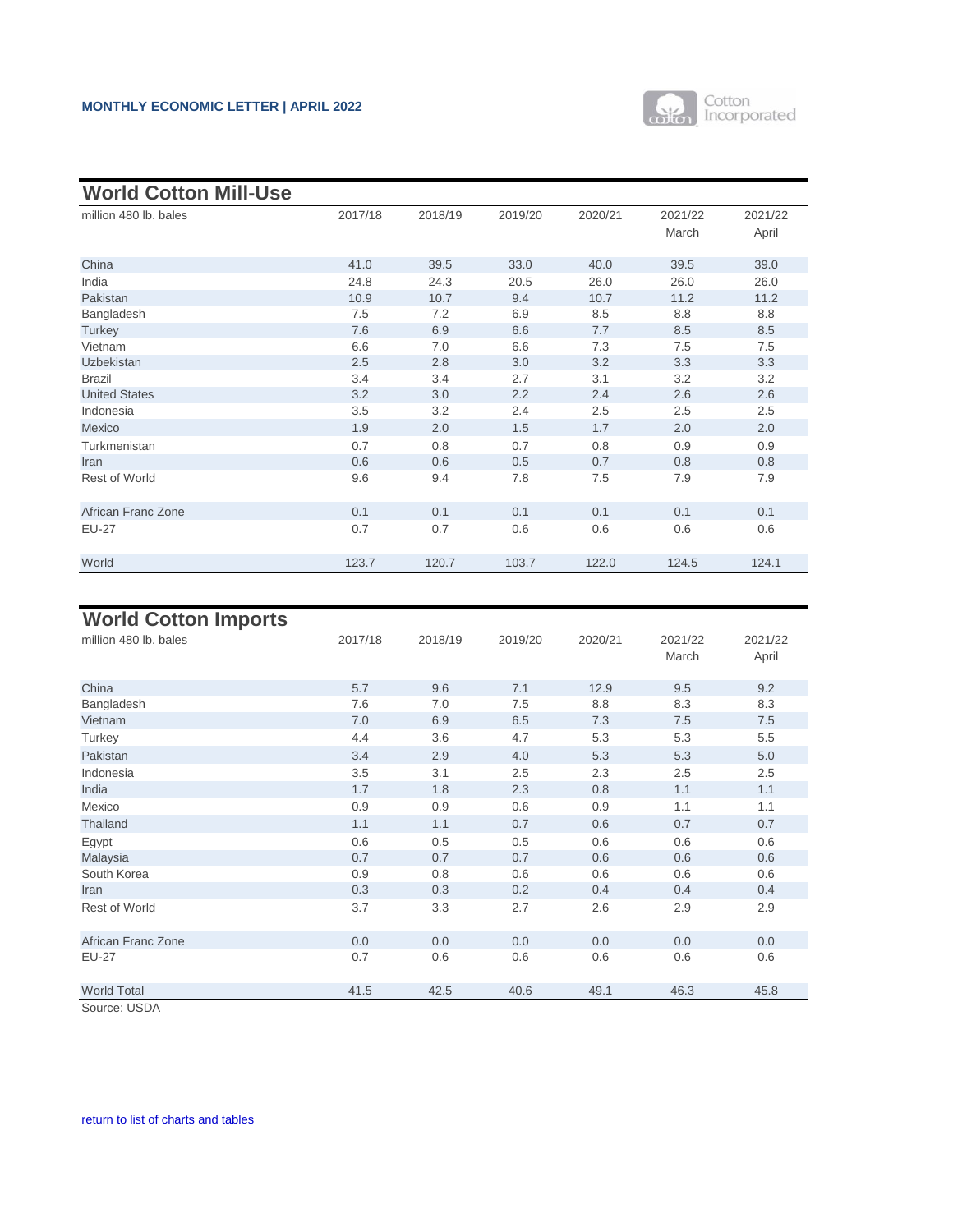

<span id="page-10-0"></span>

| <b>World Balance Sheet</b>                      |                      |                      |                      |                      |                      |                      |
|-------------------------------------------------|----------------------|----------------------|----------------------|----------------------|----------------------|----------------------|
| million metric tons                             | 2017/18              | 2018/19              | 2019/20              | 2020/21              | 2021/22<br>March     | 2021/22<br>April     |
| <b>Beginning Stocks</b><br>Production<br>Supply | 17.7<br>27.0<br>44.7 | 17.7<br>25.8<br>43.5 | 17.5<br>26.3<br>43.8 | 21.1<br>24.3<br>45.5 | 19.0<br>26.1<br>45.1 | 19.0<br>26.2<br>45.2 |
| Mill-Use                                        | 26.9                 | 26.3                 | 22.6                 | 26.6                 | 27.1                 | 27.0                 |
| <b>Ending Stocks</b>                            | 17.7                 | 17.5                 | 21.1                 | 19.0                 | 18.0                 | 18.2                 |
| Stocks/Use Ratio                                | 65.7%                | 66.5%                | 93.6%                | 71.6%                | 66.3%                | 67.2%                |

| <b>China Balance Sheet</b> |         |         |         |         |                  |                  |
|----------------------------|---------|---------|---------|---------|------------------|------------------|
| million metric tons        | 2017/18 | 2018/19 | 2019/20 | 2020/21 | 2021/22<br>March | 2021/22<br>April |
| <b>Beginning Stocks</b>    | 10.0    | 8.3     | 7.8     | 8.0     | 8.5              | 8.5              |
| Production                 | 6.0     | 6.0     | 5.9     | 6.4     | 5.9              | 5.9              |
| Imports                    | 1.2     | 2.1     | 1.6     | 2.8     | 2.1              | 2.0              |
| Supply                     | 17.2    | 16.4    | 15.3    | 17.3    | 16.5             | 16.4             |
| Mill-Use                   | 8.9     | 8.6     | 7.2     | 8.7     | 8.6              | 8.5              |
| Exports                    | 0.0     | 0.0     | 0.0     | 0.0     | 0.0              | 0.0              |
| Demand                     | 9.0     | 8.6     | 7.2     | 8.7     | 8.6              | 8.5              |
| <b>Ending Stocks</b>       | 8.3     | 7.8     | 8.0     | 8.5     | 7.9              | 7.9              |
| Stocks/Use Ratio           | 92.4%   | 89.8%   | 111.3%  | 98.1%   | 91.4%            | 93.1%            |

| <b>World-Less-China Balance Sheet</b> |         |         |         |         |                  |                  |
|---------------------------------------|---------|---------|---------|---------|------------------|------------------|
| million metric tons                   | 2017/18 | 2018/19 | 2019/20 | 2020/21 | 2021/22<br>March | 2021/22<br>April |
| <b>Beginning Stocks</b>               | 7.7     | 9.4     | 9.7     | 13.1    | 10.5             | 10.5             |
| Production                            | 21.0    | 19.8    | 20.4    | 17.9    | 20.2             | 20.3             |
| Imports from China                    | 0.0     | 0.0     | 0.0     | 0.0     | 0.0              | 0.0              |
| Supply                                | 28.7    | 29.3    | 30.2    | 31.0    | 30.7             | 30.8             |
| Mill-Use                              | 18.0    | 17.7    | 15.4    | 17.9    | 18.5             | 18.5             |
| <b>Exports to China</b>               | 1.2     | 2.1     | 1.6     | 2.8     | 2.1              | 2.0              |
| Demand                                | 19.2    | 19.8    | 17.0    | 20.7    | 20.6             | 20.5             |
| <b>Ending Stocks</b>                  | 9.4     | 9.7     | 13.1    | 10.5    | 10.1             | 10.2             |
| Stocks/Use Ratio                      | 49.0%   | 49.1%   | 77.2%   | 50.7%   | 49.1%            | 49.9%            |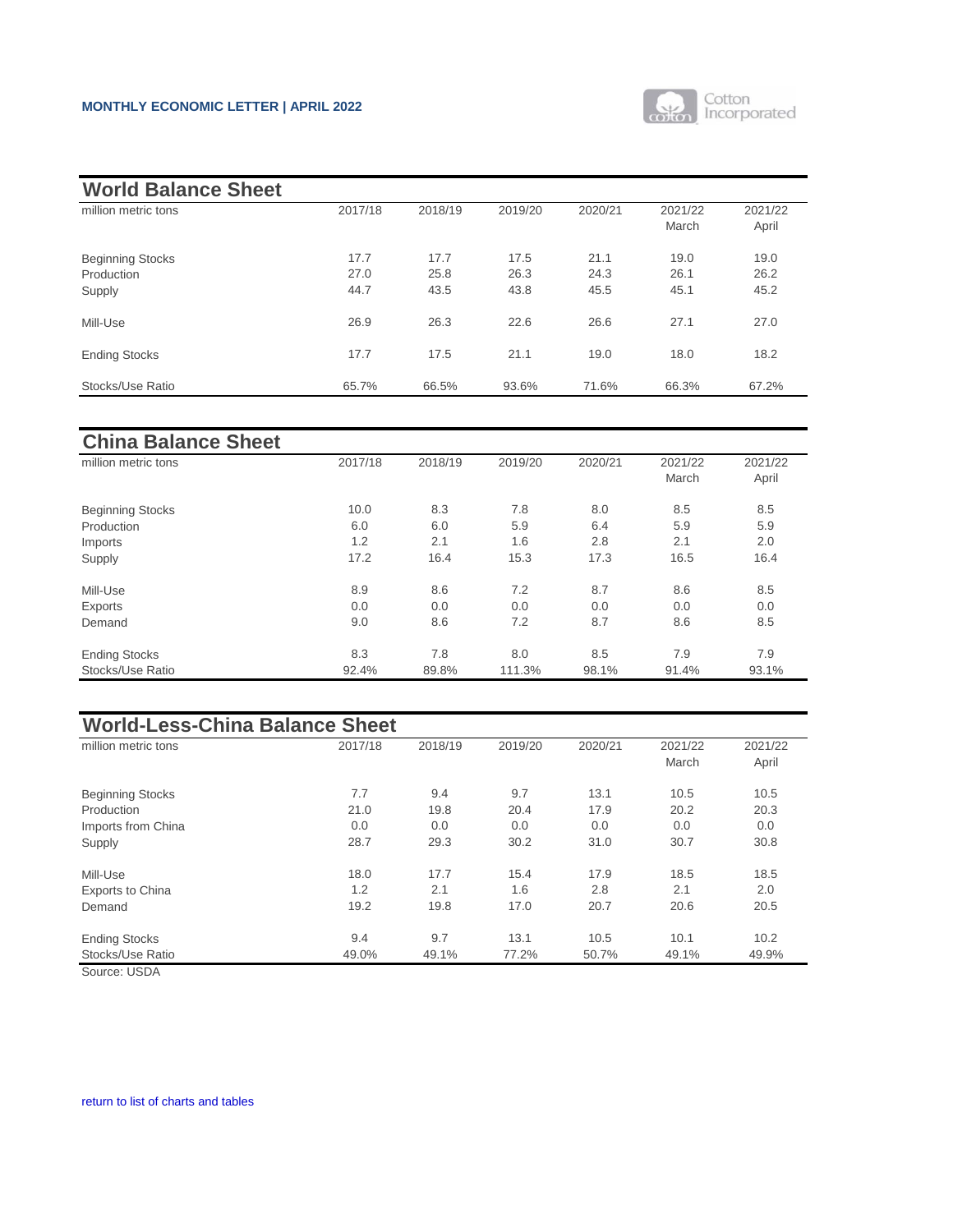

| <b>India Balance Sheet</b> |         |         |         |         |         |         |
|----------------------------|---------|---------|---------|---------|---------|---------|
| million metric tons        | 2017/18 | 2018/19 | 2019/20 | 2020/21 | 2021/22 | 2021/22 |
|                            |         |         |         |         | March   | April   |
| <b>Beginning Stocks</b>    | 1.7     | 1.9     | 1.9     | 3.4     | 2.6     | 2.6     |
| Production                 | 6.3     | 5.7     | 6.2     | 6.0     | 5.8     | 5.8     |
| Imports                    | 0.4     | 0.4     | 0.5     | 0.2     | 0.2     | 0.2     |
| Supply                     | 8.4     | 7.9     | 8.6     | 9.6     | 8.6     | 8.6     |
| Mill-Use                   | 5.4     | 5.3     | 4.5     | 5.7     | 5.7     | 5.7     |
| Exports                    | 1.1     | 0.8     | 0.7     | 1.3     | 1.2     | 1.1     |
| Demand                     | 6.5     | 6.1     | 5.2     | 7.0     | 6.9     | 6.8     |
| <b>Ending Stocks</b>       | 1.9     | 1.9     | 3.4     | 2.6     | 1.8     | 1.8     |
| Stocks/Use Ratio           | 28.8%   | 30.9%   | 66.2%   | 37.1%   | 25.5%   | 26.7%   |

| <b>U.S. Balance Sheet</b> |         |         |         |         |                  |                  |
|---------------------------|---------|---------|---------|---------|------------------|------------------|
| million metric tons       | 2017/18 | 2018/19 | 2019/20 | 2020/21 | 2021/22<br>March | 2021/22<br>April |
| <b>Beginning Stocks</b>   | 0.6     | 0.9     | 1.1     | 1.6     | 0.7              | 0.7              |
| Production                | 4.6     | 4.0     | 4.3     | 3.2     | 3.8              | 3.8              |
| Imports                   | 0.0     | 0.0     | 0.0     | 0.0     | 0.0              | 0.0              |
| Supply                    | 5.2     | 4.9     | 5.4     | 4.8     | 4.5              | 4.5              |
| Mill-Use                  | 0.7     | 0.6     | 0.5     | 0.5     | 0.6              | 0.6              |
| Exports                   | 3.5     | 3.2     | 3.4     | 3.6     | 3.2              | 3.2              |
| Demand                    | 4.2     | 3.9     | 3.8     | 4.1     | 3.8              | 3.8              |
| <b>Ending Stocks</b>      | 0.9     | 1.1     | 1.6     | 0.7     | 0.8              | 0.8              |
| Stocks/Use Ratio          | 21.5%   | 27.2%   | 41.0%   | 16.8%   | 20.2%            | 20.2%            |

# **Pakistan Balance Sheet**

| million metric tons     | 2017/18 | 2018/19 | 2019/20 | 2020/21 | 2021/22 | 2021/22 |
|-------------------------|---------|---------|---------|---------|---------|---------|
|                         |         |         |         |         | March   | April   |
| <b>Beginning Stocks</b> | 0.5     | 0.6     | 0.5     | 0.7     | 0.5     | 0.5     |
| Production              | 1.8     | 1.7     | 1.3     | 1.0     | 1.3     | 1.3     |
| Imports                 | 0.7     | 0.6     | 0.9     | 1.2     | 1.2     | 1.1     |
| Supply                  | 3.0     | 2.9     | 2.8     | 2.8     | 2.9     | 2.9     |
| Mill-Use                | 2.4     | 2.3     | 2.0     | 2.3     | 2.4     | 2.4     |
| Exports                 | 0.0     | 0.0     | 0.0     | 0.0     | 0.0     | 0.0     |
| Demand                  | 2.4     | 2.3     | 2.1     | 2.3     | 2.4     | 2.4     |
| <b>Ending Stocks</b>    | 0.6     | 0.5     | 0.7     | 0.5     | 0.5     | 0.4     |
| Stocks/Use Ratio        | 25.6%   | 23.2%   | 33.7%   | 21.1%   | 18.6%   | 17.7%   |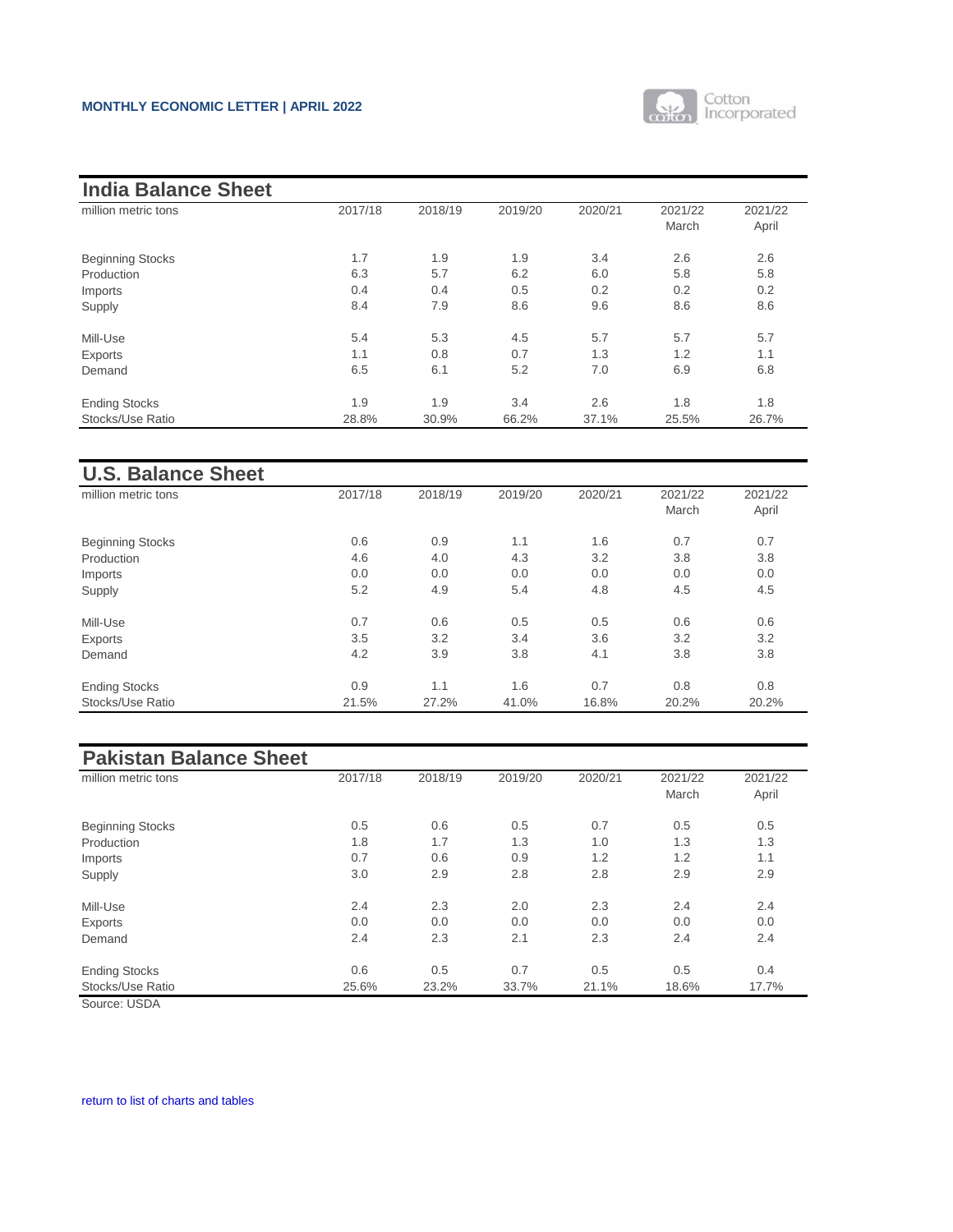

<span id="page-12-0"></span>

| <b>World Cotton Production</b> |         |         |         |         |                  |                  |
|--------------------------------|---------|---------|---------|---------|------------------|------------------|
| million metric tons            | 2017/18 | 2018/19 | 2019/20 | 2020/21 | 2021/22<br>March | 2021/22<br>April |
| China                          | 6.0     | 6.0     | 5.9     | 6.4     | 5.9              | 5.9              |
| India                          | 6.3     | 5.7     | 6.2     | 6.0     | 5.8              | 5.8              |
| <b>United States</b>           | 4.6     | 4.0     | 4.3     | 3.2     | 3.8              | 3.8              |
| <b>Brazil</b>                  | 2.0     | 2.8     | 3.0     | 2.4     | 2.9              | 2.9              |
| Pakistan                       | 1.8     | 1.7     | 1.3     | 1.0     | 1.3              | 1.3              |
| Australia                      | 1.0     | 0.5     | 0.1     | 0.6     | 1.2              | 1.2              |
| Turkey                         | 0.9     | 0.8     | 0.8     | 0.6     | 0.8              | 0.8              |
| Uzbekistan                     | 0.8     | 0.7     | 0.8     | 0.8     | 0.7              | 0.7              |
| <b>Benin</b>                   | 0.2     | 0.3     | 0.3     | 0.3     | 0.3              | 0.3              |
| Mali                           | 0.3     | 0.3     | 0.3     | 0.1     | 0.3              | 0.3              |
| Greece                         | 0.3     | 0.3     | 0.4     | 0.3     | 0.3              | 0.3              |
| Mexico                         | 0.3     | 0.4     | 0.3     | 0.2     | 0.3              | 0.3              |
| Cote d'Ivoire                  | 0.2     | 0.2     | 0.2     | 0.2     | 0.2              | 0.2              |
| <b>Rest of World</b>           | 2.2     | 2.2     | 2.3     | 2.3     | 2.3              | 2.3              |
| African Franc Zone             | 0.8     | 0.9     | 1.0     | 0.8     | 1.1              | 1.1              |
| <b>EU-27</b>                   | 0.3     | 0.4     | 0.4     | 0.4     | 0.3              | 0.3              |
| World                          | 27.0    | 25.8    | 26.3    | 24.3    | 26.1             | 26.2             |

## **World Cotton Exports**

| million metric tons  | 2017/18 | 2018/19 | 2019/20 | 2020/21 | 2021/22<br>March | 2021/22<br>April |
|----------------------|---------|---------|---------|---------|------------------|------------------|
| <b>United States</b> | 3.5     | 3.2     | 3.4     | 3.6     | 3.2              | 3.2              |
| <b>Brazil</b>        | 0.9     | 1.3     | 1.9     | 2.4     | 1.7              | 1.7              |
| India                | 1.1     | 0.8     | 0.7     | 1.3     | 1.2              | 1.1              |
| Australia            | 0.9     | 0.8     | 0.3     | 0.3     | 1.0              | 1.0              |
| <b>Benin</b>         | 0.2     | 0.3     | 0.2     | 0.3     | 0.3              | 0.3              |
| Greece               | 0.2     | 0.3     | 0.3     | 0.4     | 0.3              | 0.3              |
| Mali                 | 0.3     | 0.3     | 0.3     | 0.1     | 0.3              | 0.3              |
| Cote d'Ivoire        | 0.1     | 0.2     | 0.1     | 0.3     | 0.3              | 0.3              |
| <b>Burkina Faso</b>  | 0.3     | 0.2     | 0.2     | 0.2     | 0.2              | 0.2              |
| Cameroon             | 0.1     | 0.1     | 0.1     | 0.1     | 0.2              | 0.2              |
| Argentina            | 0.0     | 0.1     | 0.1     | 0.1     | 0.1              | 0.1              |
| Turkey               | 0.1     | 0.2     | 0.1     | 0.1     | 0.1              | 0.1              |
| Sudan                | 0.1     | 0.1     | 0.1     | 0.1     | 0.1              | 0.1              |
| <b>Rest of World</b> | 1.2     | 1.2     | 1.1     | 1.2     | 1.0              | 1.0              |
| African Franc Zone   | 0.8     | 0.9     | 0.7     | 0.9     | 1.1              | 1.1              |
| <b>EU-27</b>         | 0.3     | 0.4     | 0.4     | 0.4     | 0.4              | 0.4              |
| World                | 9.1     | 9.0     | 8.9     | 10.6    | 10.1             | 10.0             |